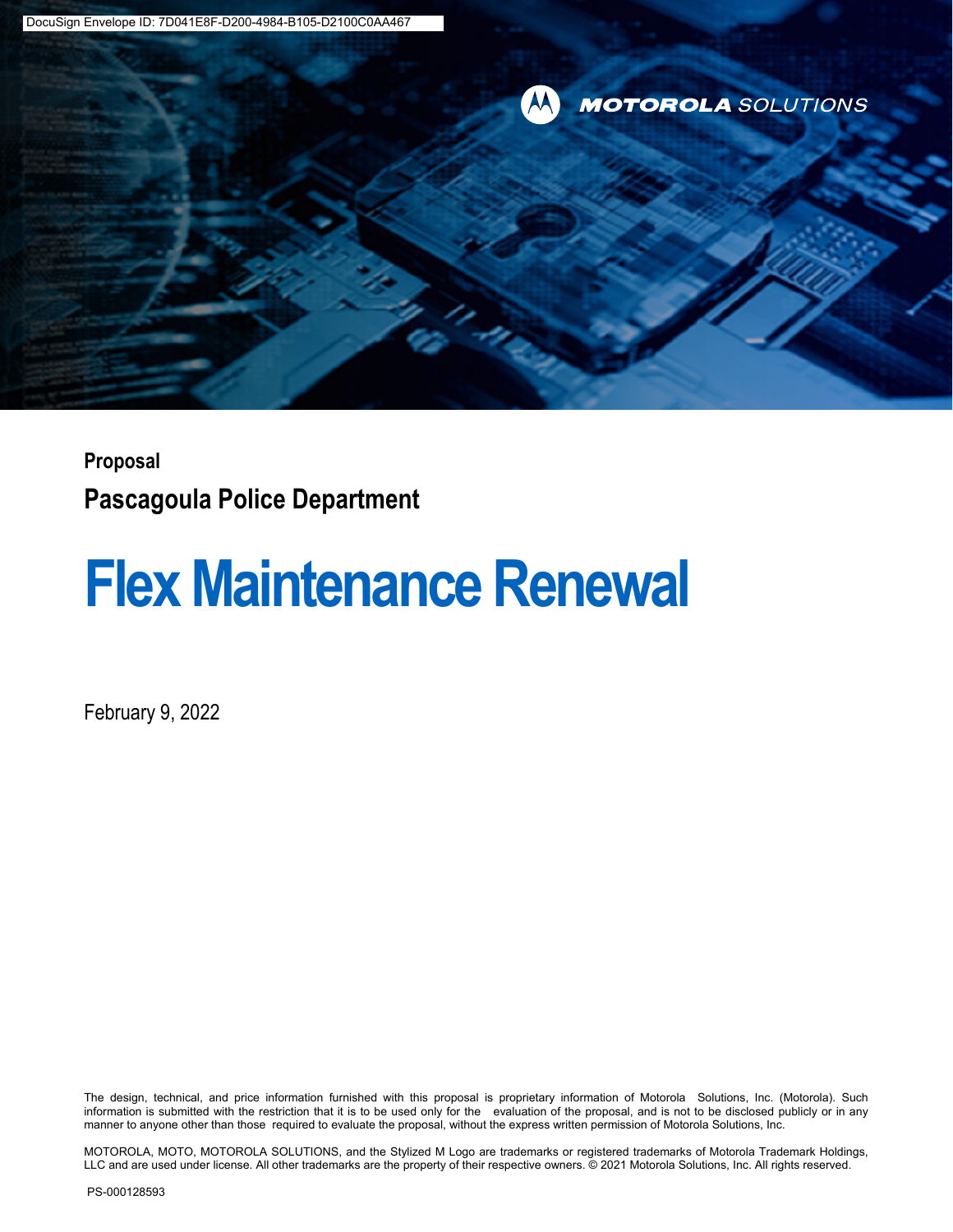## **Table of Contents**

#### **[Section 1](#page--1-0)**

| 1.2              |  |
|------------------|--|
|                  |  |
| <b>Section 2</b> |  |
|                  |  |

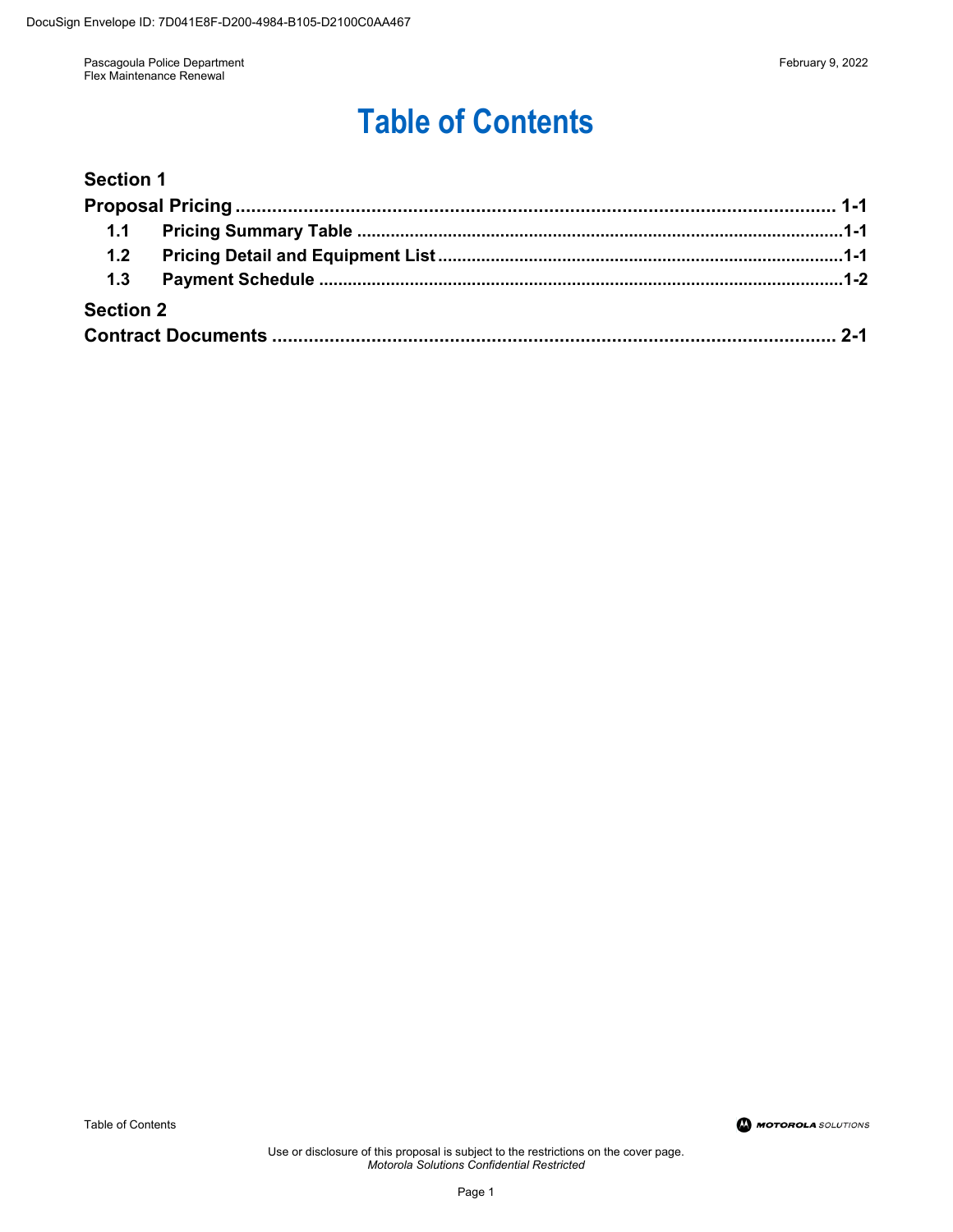

Motorola Solutions, Inc. 500 W Monroe Street, Ste 4400 Chicago, IL 60661-3781 USA

February 9, 2022

Pascagoula Police Department 611 Live Oak Ave Pascagoula, MS 39567 Attn.: Chief Matt Chapman Chief of Police Email: mchapman@cityofpascagoula.com

Re: Proposal for Motorola Solutions Flex Software ("Proposal")

Dear Chief Matt Chapman:

Motorola Solutions, Inc. ("Motorola") is pleased to provide the attached Proposal to Pascagoula Police Department. This Proposal is valid for 6 months from the date of this letter.

Motorola's Proposal is subject to the terms and conditions of the enclosed FLEX Maintenance and Support Agreement ("Agreement"). You may accept this Proposal by signing the attached Agreement and sending your order to your Motorola Public Safety Solutions Consultant listed below.

Motorola appreciates your consideration of this Proposal and hopes you will find it acceptable. Motorola would be pleased to address any concerns you might have, and we look forward to receiving your response. Please feel free to contact your Motorola Public Safety Solutions Consultant with any questions:

Janel Flanigan (312)-343-0752 janel.flanigan@motorolasolutions.com

Sincerely,

Motorola Solutions, Inc.

Tyler Holland

Tyler Holland Area Sales Manager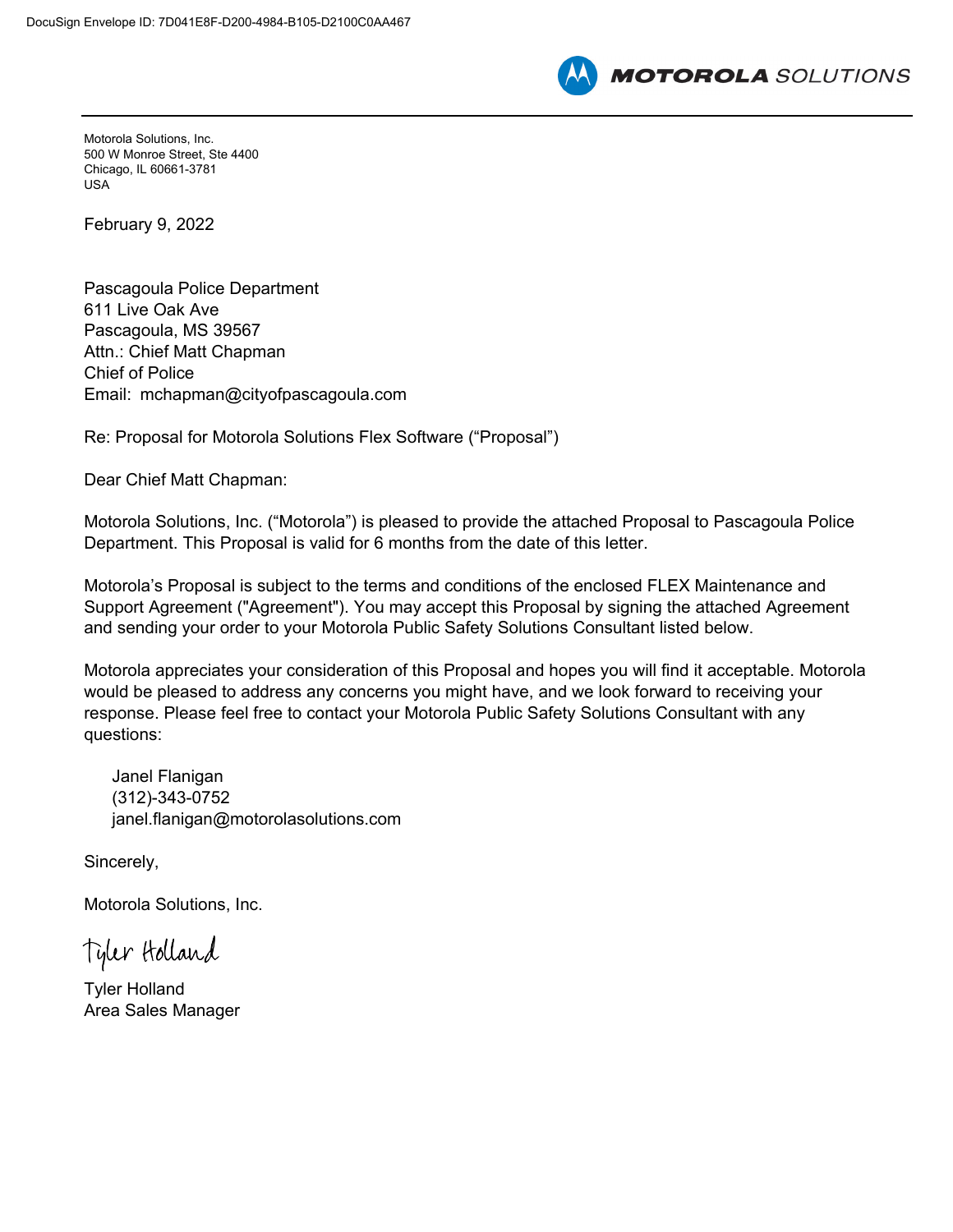# **Proposal Pricing**

Proposal pricing for the maintenance service, combined

## **1.1 Pricing Summary Table**

| <b>Description</b>              | <b>Price</b> |
|---------------------------------|--------------|
| Year 1 Subscription Fee         | \$37,952.13  |
| Year 2 Subscription Fee         | \$39,849.74  |
| Year 3 Subscription Fee         | \$41,842.22  |
| Year 4 Subscription Fee         | \$43,934.33  |
| Year 5 Subscription Fee         | \$46,131.05  |
| <b>Grand Total System Price</b> |              |

## **1.2 Pricing Detail and Equipment List**

| <b>Item Number</b> | <b>Description</b>                                       | Qty | <b>Term</b> |  |
|--------------------|----------------------------------------------------------|-----|-------------|--|
| <b>Flex</b>        |                                                          |     |             |  |
| SSV00S00033A-SP    | LAW RECORDS MAINTENANCE - STANDARD*                      | 1   | 5 YEAR      |  |
| SSV00S00190A-SP    | EVIDENCE BARCODE AND AUDITING MAINTENANCE -<br>STANDARD* | 1   | 5 YEAR      |  |
| SSV00S00038A-SP    | MOBILE RECORDS MAINTENANCE - STANDARD*                   | 1   | 5 YEAR      |  |
| SSV00S00178A-SP    | DRIVER LICENSE SCANNING MAINTENANCE - STANDARD*          | 1   | 5 YEAR      |  |
| SSV00S00262A-SP    | IMAGING MAINTENANCE - STANDARD*                          | 1   | 5 YEAR      |  |
| SSV00S00199A-SP    | FLEET MAINTENANCE MAINTENANCE - STANDARD*                | 1   | 5 YEAR      |  |
| SSV00S00474A-SP    | RAPID NOTIFICATION 2.0 MAINTENANCE - STANDARD*           | 1   | 5 YEAR      |  |
| SSV00S00181A-SP    | E9-1-1 INTERFACE MAINTENANCE - STANDARD*                 | 1   | 5 YEAR      |  |
| SSV00S00036A-SP    | MOBILE AVL AND MAPPING MAINTENANCE - STANDARD*           | 1   | 5 YEAR      |  |
| SSV00S00354A-SP    | MOBILE VOICELESS CAD MAINTENANCE - STANDARD*             | 1   | 5 YEAR      |  |
| SSV00S00438A-SP    | PIN MAPPING MAINTENANCE - STANDARD*                      | 1   | 5 YEAR      |  |
| SSV00S00527A-SP    | TRAFFIC INFORMATION MAINTENANCE- STANDARD*               | 1   | 5 YEAR      |  |
| SSV00S00184A-SP    | EQUIPMENT MAINTENANCE MAINTENANCE - STANDARD*            | 1   | 5 YEAR      |  |

Proposal Pricing

**MOTOROLA** SOLUTIONS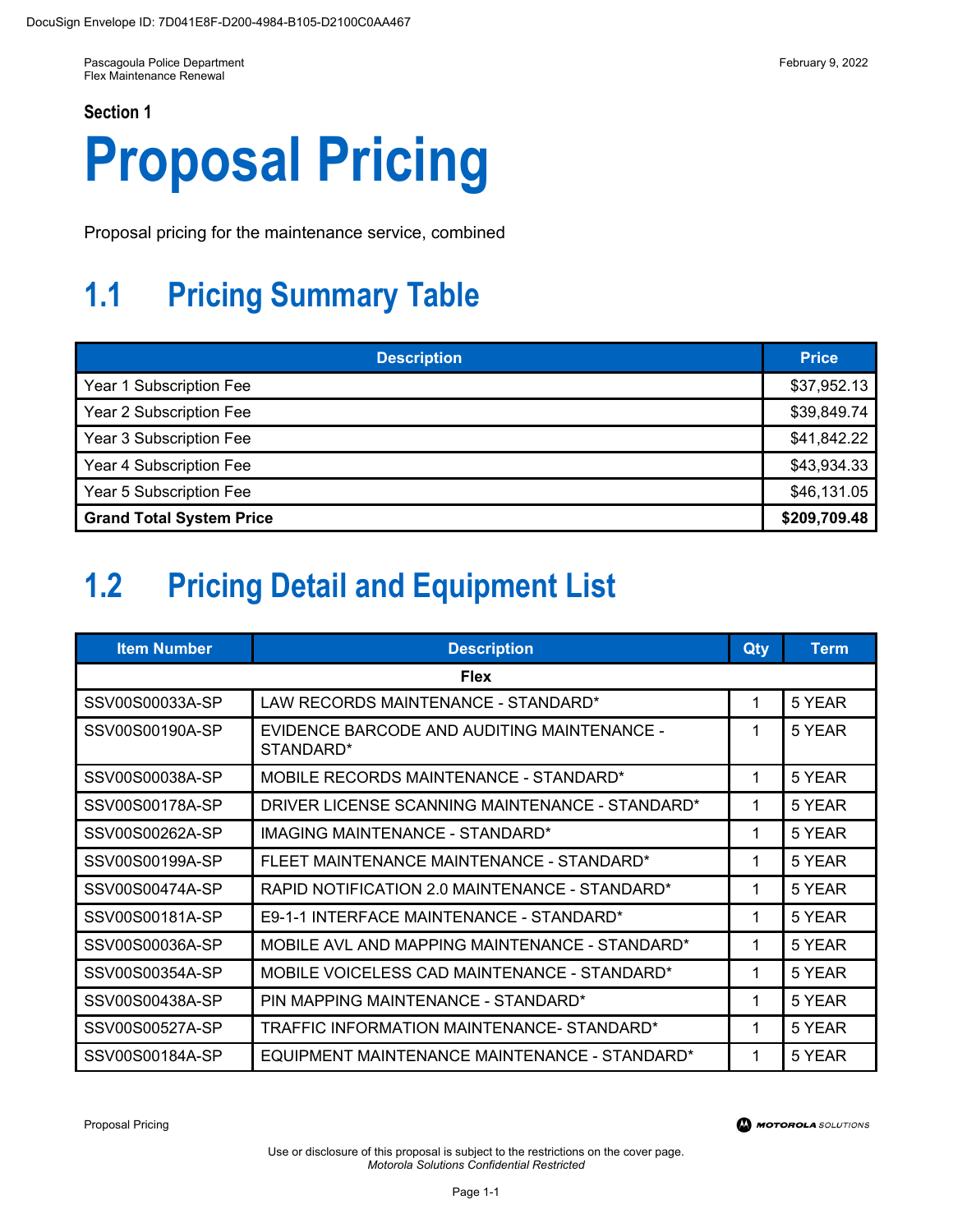| <b>Item Number</b> | <b>Description</b>                                                 | Qty | <b>Term</b> |
|--------------------|--------------------------------------------------------------------|-----|-------------|
| SSV00S00052A-SP    | STATELINK MAINTENANCE - STANDARD*                                  | 1   | 5 YEAR      |
| SSV00S00328A-SP    | MISSISSIPPI REPORTBEAM ECRASH INTERFACE<br>MAINTENANCE - STANDARD* | 1   | 5 YEAR      |
| SSV00S00193A-SP    | EVIDENCE MANAGEMENT MAINTENANCE - STANDARD*                        | 1   | 5 YEAR      |
| SSV00S00028A-SP    | FLEX TOUCH MAINTENANCE - STANDARD*                                 | 1   | 5 YEAR      |
| SSV00S00015A-SP    | HUB MAINTENANCE (ENHANCED) - STANDARD*                             | 1   | 5 YEAR      |
| SSV00S00307A-SP    | LIVESCAN FINGERPRINTING INTERFACE MAINTENANCE -<br>STANDARD*       | 1   | 5 YEAR      |
| SSV00S00352A-SP    | MOBILE STATE & NATIONAL QUERIES MAINTENANCE -<br>STANDARD*         | 1   | 5 YEAR      |
| SSV00S00072A-SP    | CAD MAPPING MAINTENANCE - STANDARD*                                | 1   | 5 YEAR      |
| SSV00S00432A-SP    | PERSONNEL MANAGEMENT MAINTENANCE - STANDARD*                       | 1   | 5 YEAR      |
| SSV00S00012A-SP    | CAD MAINTENANCE (ENHANCED) - STANDARD*                             | 1   | 5 YEAR      |
| SSV00S00334A-SP    | MOBILE FIELD REPORT WITH FIELDINTERVIEW<br>MAINTENANCE - STANDARD* | 1   | 5 YEAR      |

## **1.3 Payment Schedule**

Except for a payment that is due on the Effective Date, Customer will make payments to Motorola within thirty (30) days after the date of each invoice. Customer will make payments when due in the form of a check, cashier's check, or wire transfer drawn on a U.S. financial institution. If Customer has purchased additional Professional or Subscription services, payment will be in accordance with the applicable addenda. Payment for the System purchase will be in accordance with the following milestones.

#### **Subscription Based Services**

**Motorola will invoice Customer annually in advance of each year of the plan.**

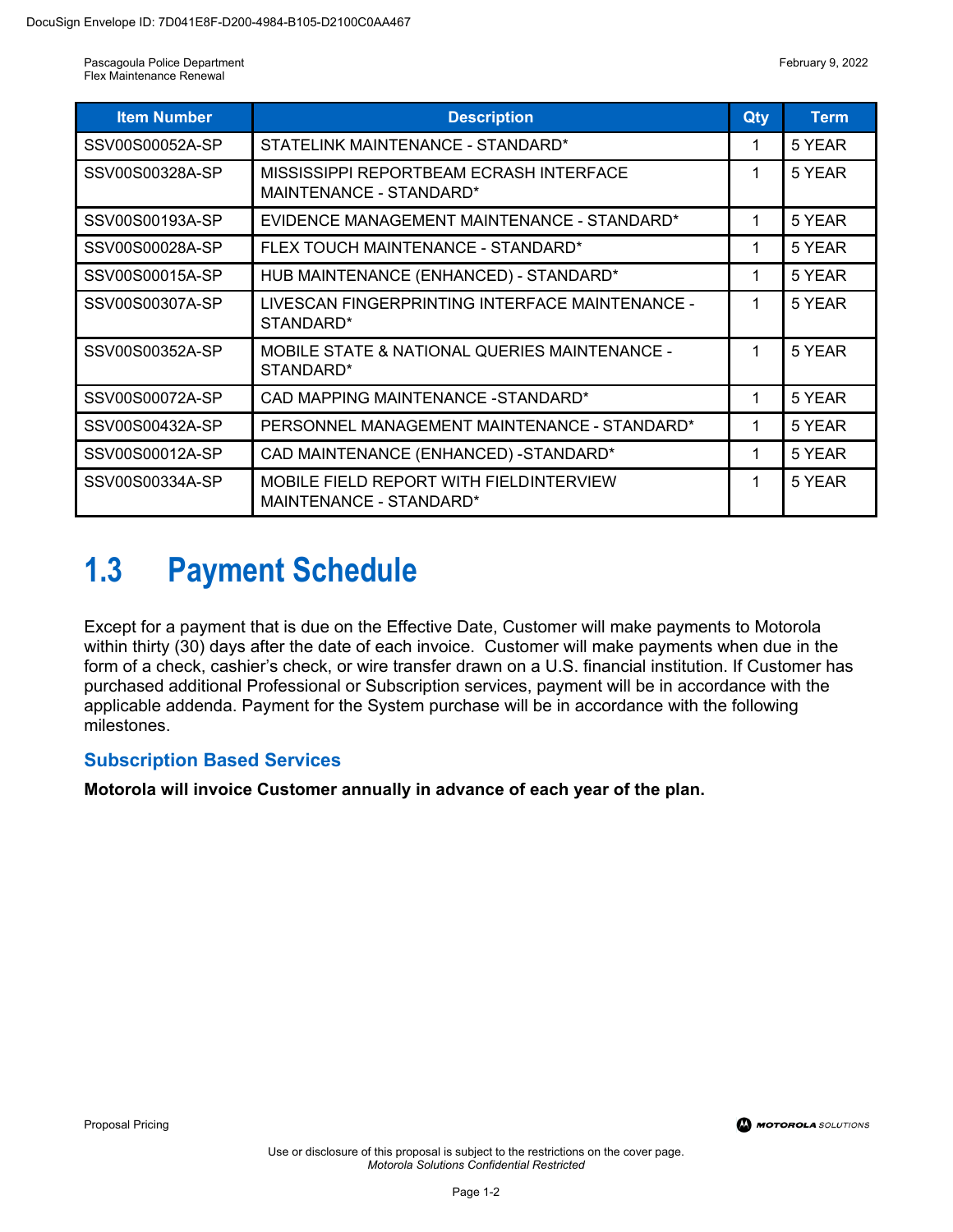#### **Section 2**



Contract documents are in the following pages.

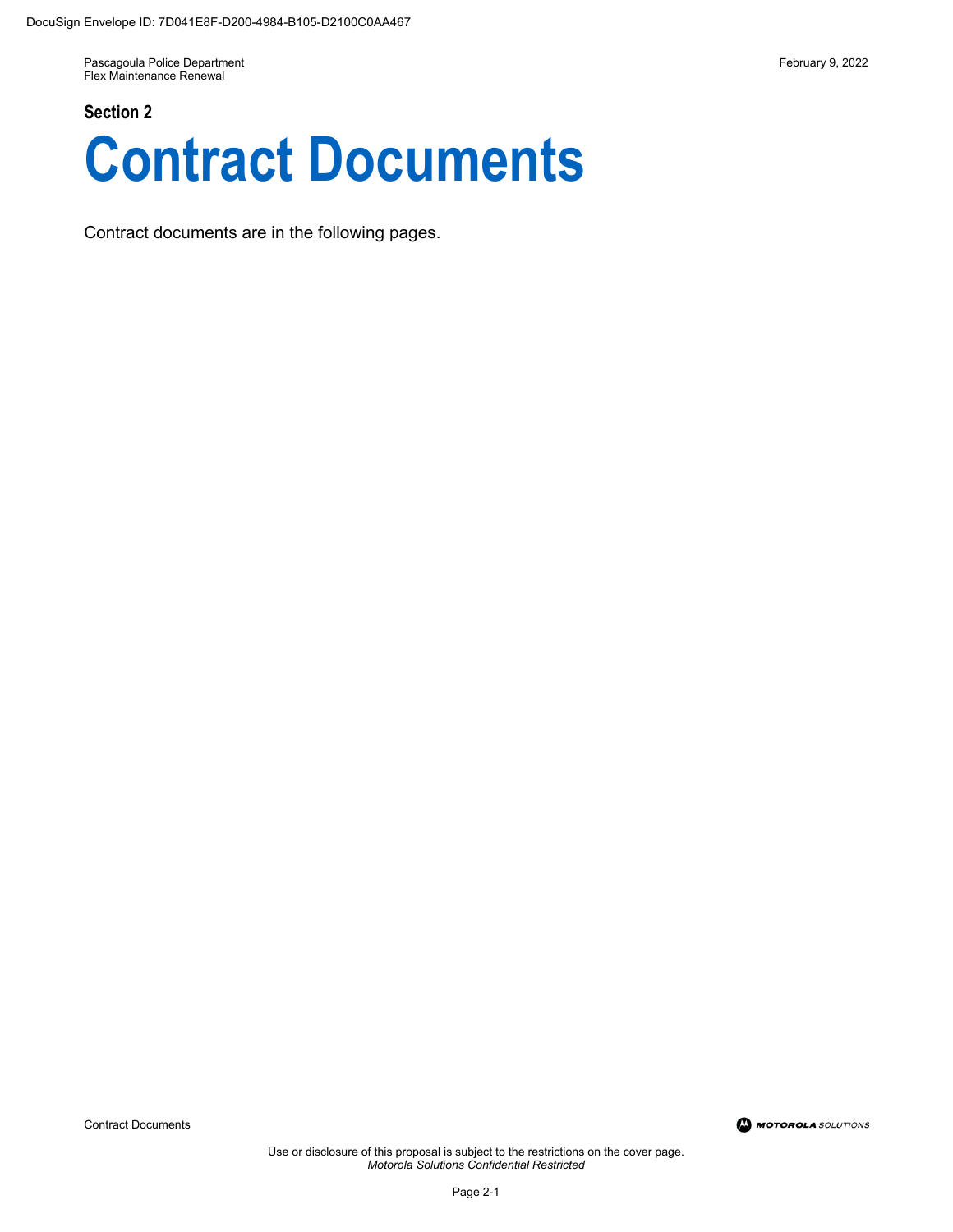#### **FLEX Maintenance and Support Agreement**

This Maintenance and Support Agreement (the "Support Agreement"), dated effective as of the date this Support Agreement is signed by both parties below, is by and between Motorola Solutions, Inc. ("Motorola") and Pascagoula Police Department ("Customer"). In connection with the Computer Aided Dispatch ("CAD") and Records System and Services Agreement between the parties (the "Agreement"), Customer desires to purchase from Motorola certain maintenance and support Services for the Software. All capitalized terms used and not otherwise defined herein shall have the meanings set forth in the Agreement.

In consideration of the mutual agreements set forth herein, the sufficiency of which is hereby acknowledged, the parties agree as follows:

#### **Section 1: Definitions**

1.1 "Coverage Hours" means the hours between 6:00 a.m. and 6:00 p.m., Mountain Time, Monday through Friday, excluding regularly scheduled holidays of Motorola.

1.2 "Enhancement" means any modification or addition that, when made or added to the Software, changes its utility, efficiency, functional capability, or application, but that does not constitute solely an Error Correction. Motorola may designate Enhancements as minor or major, depending on Motorola's assessment of their value and of the function added to the preexisting Software.

1.3 "Error" means any failure of the Software to conform in all material respects to its functional specifications as published from time to time by Motorola, subject to the exceptions set forth in Section

1.4 "Error Correction" means either a software fix, modification or addition that, when made or added to the Software, establishes material conformity of the Software to the functional specifications, or a procedure or routine that, when observed in the regular operation of the Software, eliminates the practical adverse effect on Customer of such nonconformity. Error Correction Services are subject to the exceptions set forth in Section 4.

1.5 "Releases" means new and updated versions of the Software containing Error Corrections and Enhancements, where there is a change in the version number either to the left or immediately to the right of the decimal. Motorola's current numbering system is to designate Release versions by the year to the left of the decimal, and by the Release number in that year to the right of the decimal (e.g., 2018.1, 2018.2, and 2018.3). For reference, the two Releases of the Software prior to version 2017.1 are versions 6.1 and 6.2.

1.6 "Response Time" means six (6) or less Coverage Hours, from the time Customer first notifies Motorola of an Error.

1.7 "Support Fees" means Motorola's annual fees for support and maintenance Services provided under this Support Agreement, as set forth in Motorola's proposal or a Motorola support invoice.

1.8 "Support Term" means the entire period during which Customer is receiving support and maintenance Services for the Software under the terms of this Support Agreement, beginning on the installation date of the Software. Support and maintenance Services are included at no additional charge from the installation date through the end of the Software's Warranty Period, as defined in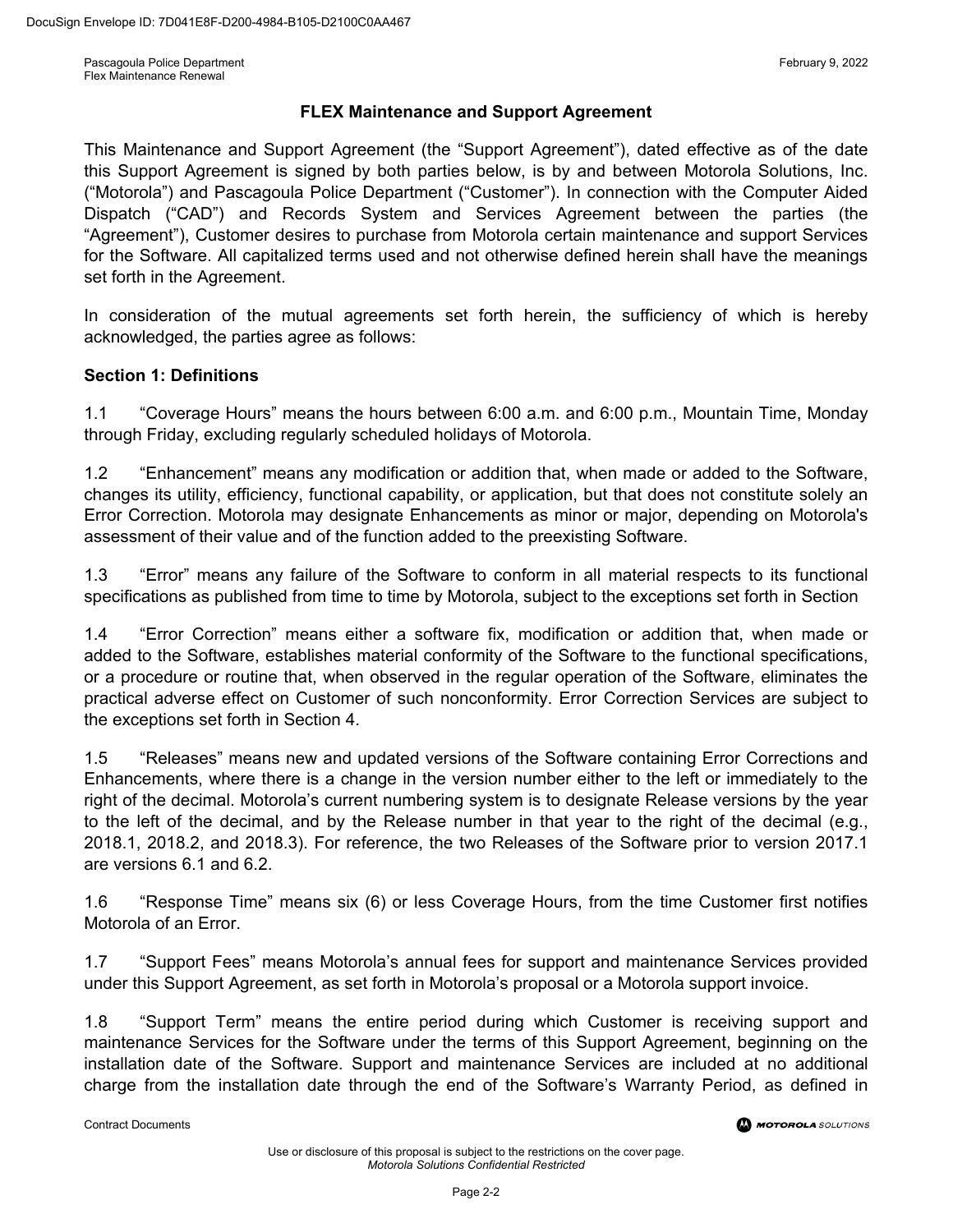Section 11.1 of the License Agreement, which is the "Initial Support Term." Thereafter, the Support Term shall automatically renew for successive periods of one year each (each a "Renewal Term"), unless and until terminated pursuant to Section 8 below.

1.9 "System Application Administrator" or "SAA" means an employee or agent of Customer appointed by Customer, who has been certified on the Software by Motorola pursuant to the procedures set forth in Section 6, and is able to communicate effectively with Motorola support personnel in the description and resolution of problems associated with the Software.

#### **Section 2: Eligibility for Support**

2.1 Support Termination. Motorola's obligation to provide the support and maintenance Services described in this Support Agreement may be terminated pursuant to Section 8.2.2 or suspended, at Motorola's discretion, if at any time during the term of this Support Agreement any of the following requirements are not met:

2.1.1 The License Agreement must remain valid and in effect at all times;

2.1.2 The Software must be operated on a hardware platform, operating system and version approved by Motorola; and

- 2.1.3 Customer must be current on payment of Support Fees.
- 2.2 System Application Administrator

2.2.1 System Application Administrator. Customer is responsible for designating one (or more at Customer's option) System Application Administrator (SAA) to manage the Software system for Customer and act as Customer's primary technical contact with Motorola. The SAA must be qualified to operate the Software on Customer's own equipment, be certified by Motorola as set forth herein, and be familiar with the information, calculations, and reports that serve as input and output of the Software.

2.2.2 SAA Replacement. Motorola may require Customer to appoint a new System Application Administrator ("SAA") in order to continue receiving support and maintenance Services or may increase Customer's Support Fees, if Motorola reasonably determines that the acting SAA does not have the training or experience necessary to communicate effectively with Motorola support personnel.

#### **Section 3: Scope of Services**

During the Support Term, Motorola shall render the following Services in support of the Software, during Coverage Hours:

3.1 Support Center. Motorola will maintain a Support Services Control Center capable of receiving from Customer's authorized support contacts, by telephone or online through Motorola's authorized customer support portal, reports of any Software irregularities and requests for assistance in use of the Software.

Contract Documents

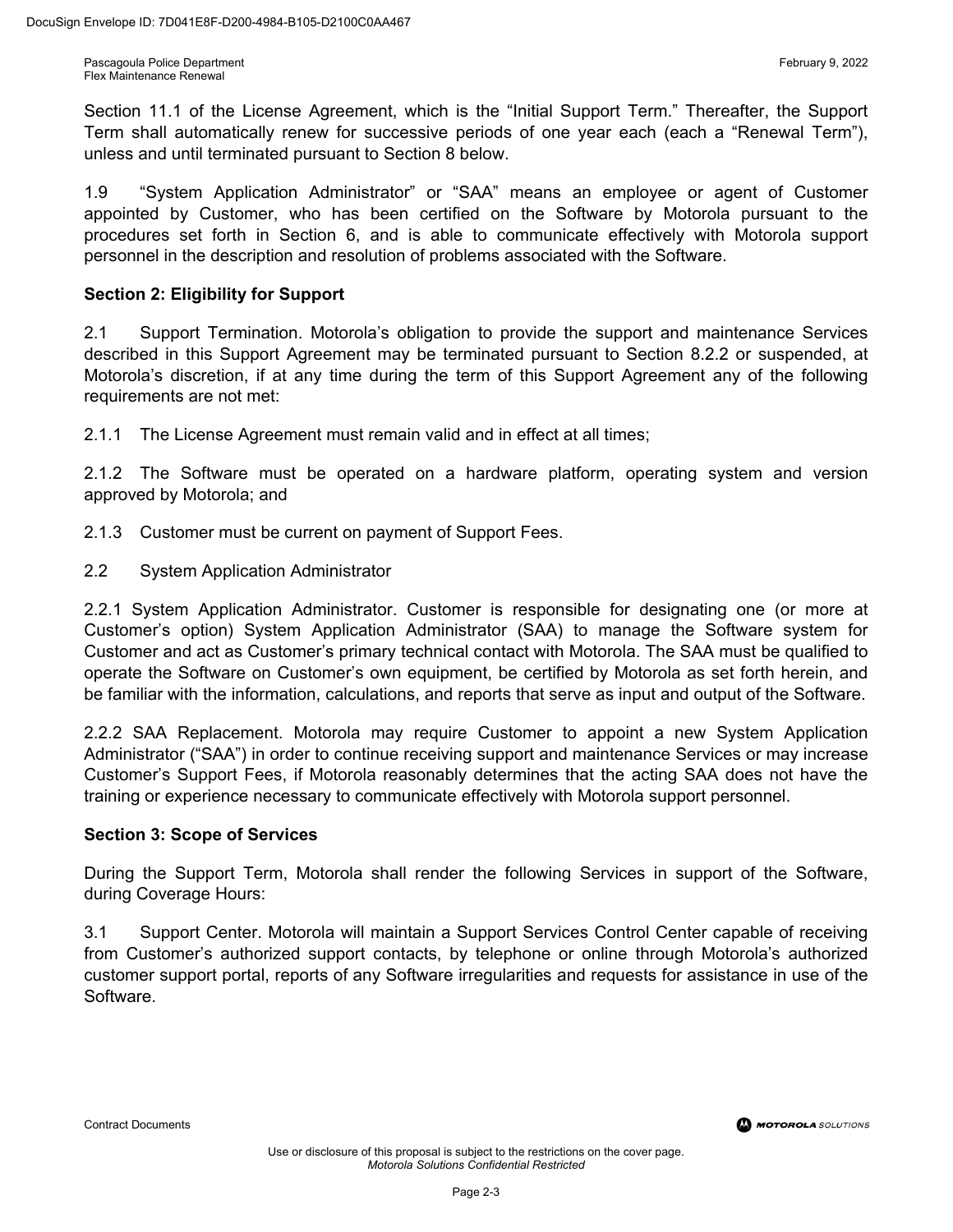3.2 Services Staff. Motorola shall maintain a trained staff capable of rendering support and maintenance Services set forth in this Support Agreement.

3.3 Error Correction. If Customer's authorized support contacts Motorola's support services department by telephone regarding any Error or material problem with the use of the Software, a Motorola representative will either answer such call or, if the caller leaves a message, will contact Customer in response to such message within the Response Time. Motorola shall use all reasonable diligence in correcting verifiable and reproducible Errors when reported to Motorola in accordance with Motorola's standard reporting procedures. Motorola shall, after verifying that the reported Error is present, promptly initiate work toward development of an Error Correction or otherwise resolving the problem. Following completion of an Error Correction, Motorola shall provide the Error Correction through a "temporary fix" consisting of sufficient programming and operating instructions to implement the Error Correction, and Motorola shall include the Error Correction in subsequent Releases of the Software as appropriate. Motorola supports two (2) versions back from the most recent release version. However, Motorola is not obligated to provide Error Corrections for any version of the Software other than the most recent Release, although Motorola may do so in its discretion.

3.4 Software Maintenance Services; New Releases. Motorola may, from time to time, issue new Releases of the Software to its Customers generally. During the term of this Agreement, Motorola shall provide Customer with one copy of each new Release, without additional charge, except that Motorola reserves the right to charge a separate license fee for a new Release that includes major Enhancements, or to cover the cost of any pass-through fees from third parties attributable to Third Party Software or services. Motorola may also charge license fees for optional Software modules and features that Motorola makes available to customers for separate purchase. Motorola shall provide reasonable assistance to help Customer install and operate each new Release, provided that any onsite services are subject to the supplemental charges at Motorola's then-current rates.

3.5 Enhancements. Motorola shall consider and evaluate the development of Enhancements for the specific use of Customer and shall respond to Customer's requests for additional Services pertaining to the Software (including, without limitation, data conversion and report-formatting assistance), provided that such assistance, if agreed to be provided, shall be subject to supplemental charges mutually agreed to in writing by Motorola and Customer.

#### **Section 4: Services Not Covered by this Support Agreement**

The services identified in this section are NOT covered by this Support Agreement. Motorola strongly recommends that Customer secure a separate support and maintenance agreement with third party vendors for all non-Motorola products. Motorola may, in its discretion, provide such services to Customer upon request, for an additional fee as the parties may agree in writing.

4.1 Third Party Products. Motorola does not provide support for any third party products, including Third Party Software or hardware, or support for hardware failure due to the use of any third party products. Motorola may in its discretion provide first-line support and maintenance for Third Party Software distributed by Motorola; if not, Motorola will refer Customer to the vendor of such software for resolution of support issues.

Contract Documents

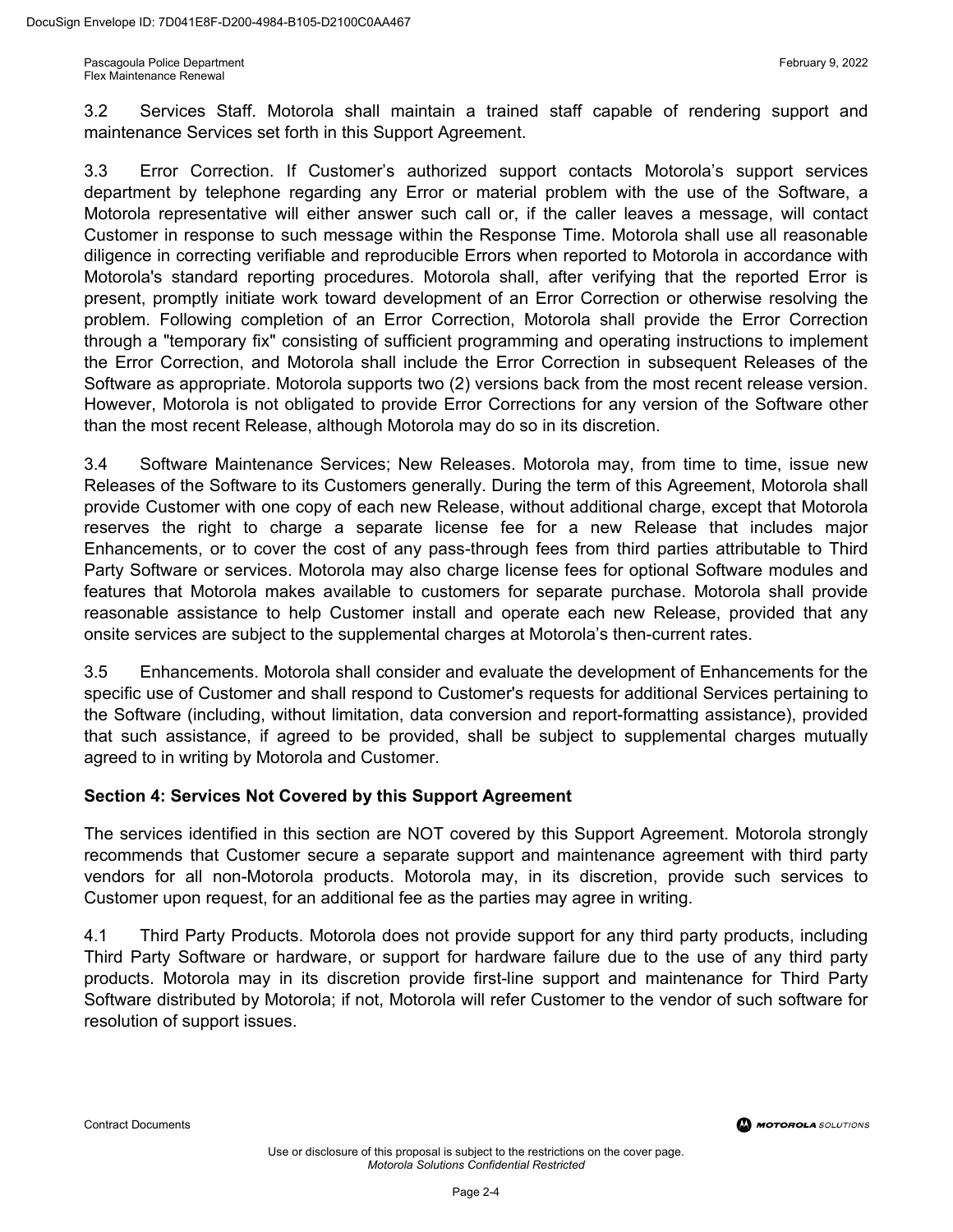4.2 Customized Interfaces and Software. Motorola's annual Support Fees for any custom interfaces or other customized Software developed by Motorola or any third party for Customer are set forth in the applicable exhibit for such interface or customized Software, and are also included as part of the overall annual Support Fee set forth in Motorola's proposal. Motorola's support and maintenance Services include bug fixes and minor modifications to the custom interface or software. They do NOT include major revisions or rewrites, such as those required to make a custom interface work with a new or upgraded version of the applicable Third Party Software. Custom interfaces and support therefore are specific to the designated version of the applicable Third Party Software or system. Any major changes to such Third Party Software or system will require a new custom quote for Motorola to modify the custom interface to work with the new version of the third party software or system. Motorola's Support Fees may also differ for the new version of the custom interface.

4.3 Network Failures. Motorola will not provide support for any network failures or problems including, but not limited to, cabling, communication lines, routers, connectors, and network software.

4.4 Data Recovery. Motorola's standard support does not include restoration and/or recovery of data files and/or the operating system. Motorola will, upon request of Customer and subject to its thencurrent fees for such services, use reasonable efforts to assist Customer in recovering lost data.

4.5 Unauthorized Use. Motorola is not obligated to provide support where the problem arises out of any breach by Customer, data corruption, or support issues, security issues, or performance issues arising out of Customer's or a third party's use of the Utilities or any software not specifically licensed by Motorola to Customer for use in connection with the Software. Any assistance provided by Motorola in resolving such problems shall be charged to Customer on a time and materials basis. Additionally, any unauthorized use of other software in connection with the Software by Customer (or by a third party with Customer's knowledge) may result, at Motorola's sole option, in voidance of warranties, an increase in the annual Support Fees, and/or loss of rights to upgrades under this Support Agreement.

4.6 Database Modifications. Motorola is not obligated to provide support for any damages to or problems with the Software or its database, data corruption, support issues, security issues, or performance issues arising from Customer's utilization of the "write" feature of any Utility (e.g., the ODBC interface) to write to or modify the database in any way.

4.7 Misuse or Damage. Motorola is not obligated to provide support for Software problems caused by Customer misuse, alteration or damage to the Software or its database, Customer's combining or merging the Software with any hardware or software not supplied by or identified as compatible by Motorola, customizing of programs, accident, neglect, power surge or failure, lightning, operating environment not in conformance with the manufacturer's specifications (for electric power, air quality, humidity or temperature), or Third Party Software or hardware malfunction.

4.8 Operating System. Motorola is not responsible for supporting, configuring, maintaining, or upgrading the operating system, including, but not limited to, backups, restores, fixes, and patches, or for providing assistance with problems caused by operating system installation, configuration, errors, maintenance or repair, or using incorrect versions of the operating system.

Contract Documents

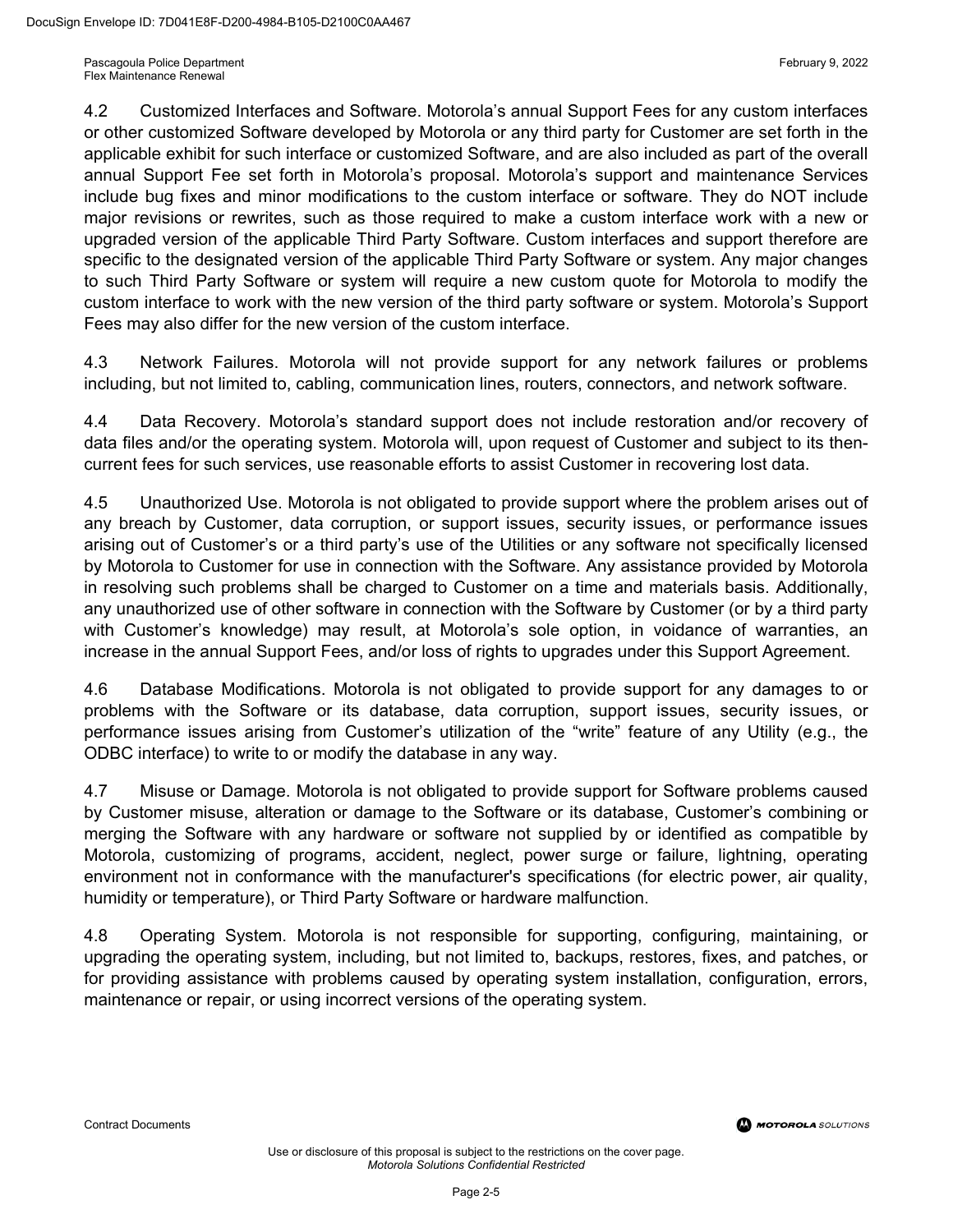4.9 Onsite Visits. Onsite service visits to Customer's facility by Motorola are subject to additional charges, as set forth in Section 7.5.

4.10 Printers. Motorola is not responsible for supporting printers connected to the back of terminals/personal computers (commonly called pass-through printing) or network printers are not supported by Motorola.

#### **Section 5: Obligations of Customer**

5.1 Software Connectivity. Customer must maintain and provide, at no cost to Motorola, a CJISapproved broadband internet connection to the server used with the Software, 24 hours per day, 7 days per week, to facilitate remote support utilities enabling Motorola support personnel to connect to and provide assistance with the server used with the Software. Third party connectivity tools, such as client VPN software, which must be installed on Motorola equipment, cannot be required by Customer.

5.2 Customer Representative During Onsite Visits. A representative of Customer's IT department must be present when any onsite support is provided. If such representative is not present when a Motorola representative arrives onsite for a previously scheduled visit, the Motorola representative shall notify an appropriate representative of Customer, if feasible, that there is no Customer IT representative present. If Customer's IT representative does not arrive within a reasonable time, no work will be performed and Customer will be charged for Motorola's expenses relating to the visit. If Motorola's onsite support person determines that changes to Customer's system (hardware or software) are required or advisable, it will inform Customer's IT representative. If such representative is not authorized to make or approve changes to Customer's system, as applicable, Customer will promptly make available such a person.

5.3 English Language. All communications between Customer and Motorola must be in the English language.

5.4 SAA Assignment. Customer is responsible for providing one or more qualified Motorola Application Administrators as described in Section 6 of this Support Agreement. At least one authorized SAA or support contact must be available at all times; however, after-hours availability is required only when and if Customer is requesting after-hours support from Motorola.

5.5 Security. Customer is responsible for providing all network and server security.

5.6 Error Information. Customer must provide Motorola with information sufficient for Motorola to duplicate the circumstances under which an Error in the Software became apparent.

5.7 CJIS Compliance. Customer is responsible for its own adherence to the FBI Criminal Justice Information Services (CJIS) Security Policy, the Health Insurance Portability and Accountability Act of 1996 (HIPAA) (to the extent applicable) and any other applicable security and privacy laws and regulations. Motorola will reasonably cooperate with Customer in connection therewith.

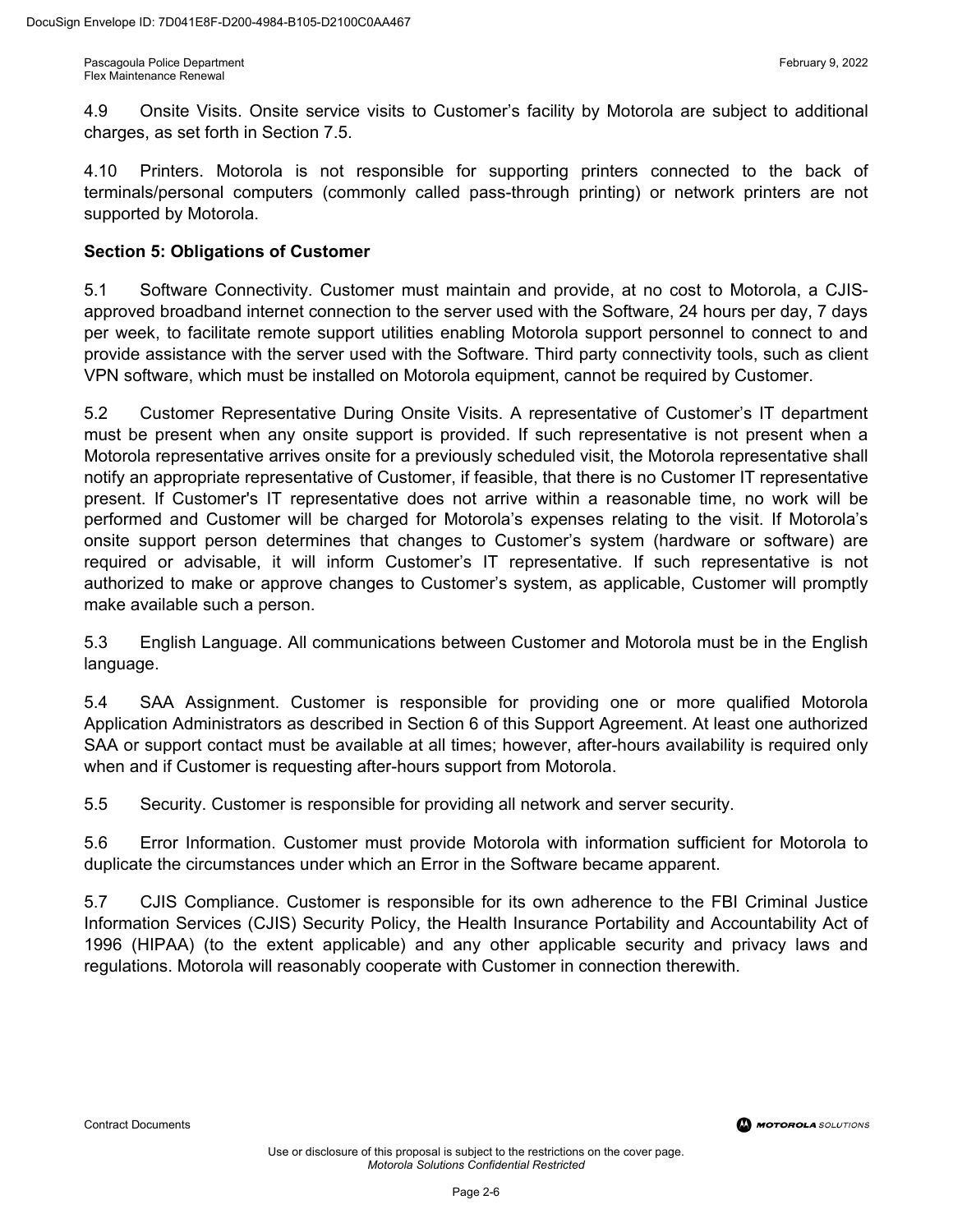#### **Section 6: SAA and Support Contact Requirements**

6.1 Certification. Customer's designated SAA must be certified by Motorola within one year of the date of Customer's cutover to live operation of the Software ("Go-live"). The designated SAA must meet the following requirements in order to certify at the basic level:

6.1.1 Attend and participate in, and successfully pass the final written and practical examinations from the following courses within one hundred twenty (120) days of installation of the Software:

- i. System Introduction Inquiry,
- ii. System Introduction Data Entry & Modification,
- iii. Basic System Administration, and
- iv. General training applicable to the Software used by Customer.

6.1.2 Pass the Basic SAA exam within one year after Customer's Go-live date.

6.2 SAA Training Costs. Customer will be responsible for training course fees as set forth in Motorola's proposal, as well as for any related travel and lodging expenses for its personnel.

6.3 SAA and Support Contact Information. Contact information for Customer's SAA(s) and other authorized support contacts must be provided by Customer to Motorola's Technical Services department. Any changes to Customer's SAA and support contacts names and contact information must be promptly provided to Motorola's support department.

6.4 Qualifications. Each designated SAA and Customer support contact must be qualified to address, or have other support resources to address, without the aid of Motorola, all problems relating to hardware, software, or operating system not directly associated with the Software.

#### **Section 7: Fees and Charges**

7.1 Support Fees. During the Initial Support Term, support and maintenance Services are included as part of the initial purchase price paid by Customer. To receive support and maintenance Services thereafter, Customer shall pay Motorola the Support Fee, as well as any other charges or fees described herein. Motorola reserves the right to change its Support Fee, effective upon no less than ninety (90) days written notice to Customer prior to the end of the current annual period. Support Fees that have been previously prepaid by Customer are not affected by any subsequent change in such fees.

7.2 Support Fee Invoices. Motorola shall invoice Customer for annual Support Fees at the beginning of each contract year. In the event that additional billable work is performed, all billable charges and expenses will be invoiced to Customer at the beginning of the month following the month in which those charges and expenses accrued or were incurred. Customer shall pay the invoiced amounts immediately upon receipt of such invoices. Any amount not paid within thirty (30) days after the invoice date shall bear interest at the rate of eighteen (18) percent per year or the highest rate allowed by applicable law, whichever is less.

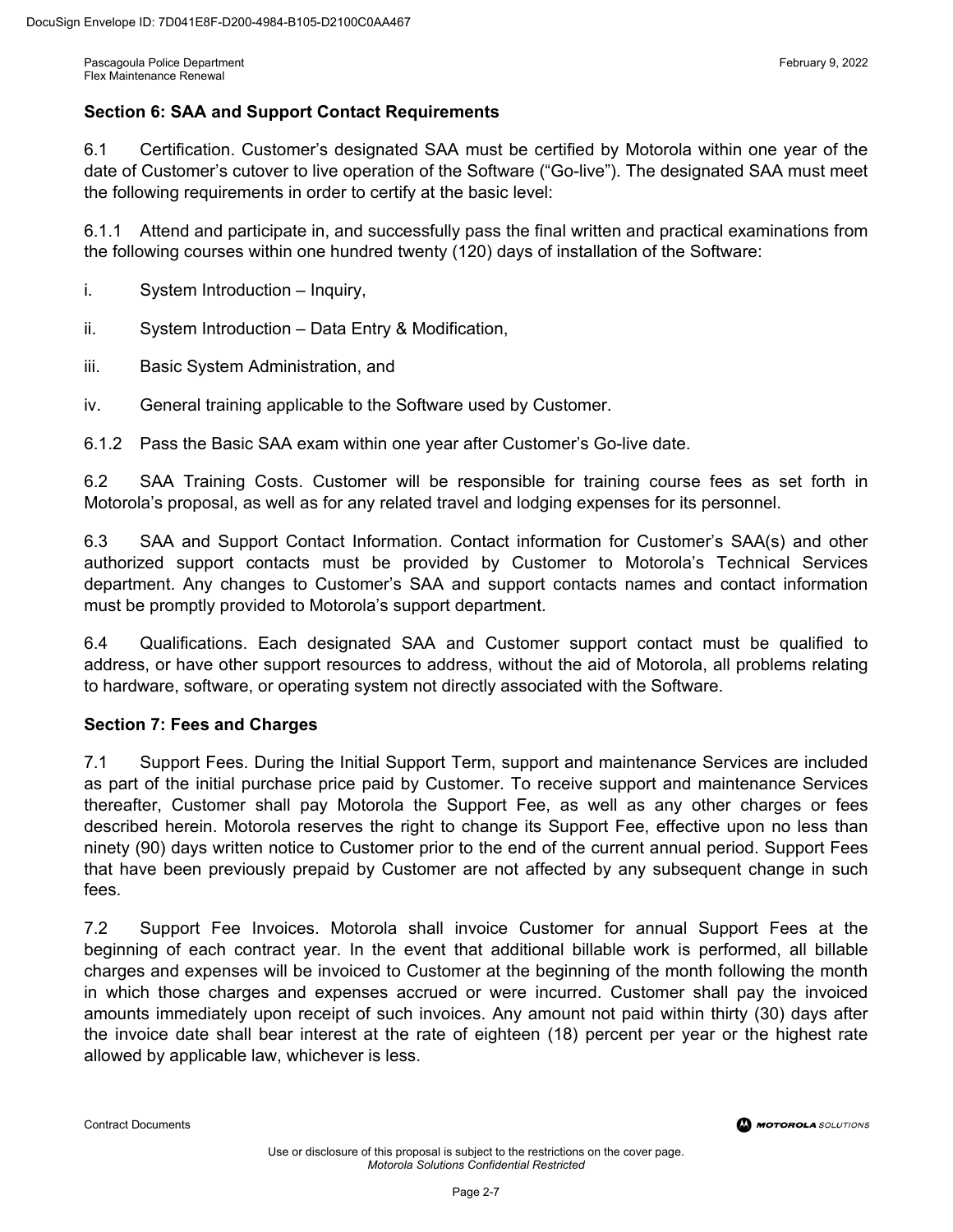Customer affirms that a purchase order or notice to proceed is not required for contract performance or for subsequent years of service, if any, and that sufficient funds have been appropriated in accordance with applicable law. The Customer will pay all invoices as received from Motorola and any changes in scope will be subject to the change order process as described in this Agreement. At the time of execution of this Agreement, the Customer will provide all necessary reference information to include on invoices for payment in accordance with this Agreement.

7.3 Equipment Fees. Customer shall be responsible for and agrees to pay the fees and charges incurred for procuring, installing, and maintaining all equipment, telephone lines, modems, communications interfaces, networks, and other products necessary to operate the Software.

7.4 After-Hours Charges. Customer agrees to pay additional charges at Motorola's then-current rates for all support or other Services requested by Customer to be performed outside of Coverage Hours. These charges are applicable for any work performed outside of the Coverage Hours, regardless of the cause, even if the requested work was reported and/or initiated during normal Coverage Hours, subject to Customer's approval of such work being performed outside of Coverage Hours.

7.5 Onsite Support If Customer requests onsite support Services, Customer shall reimburse Motorola for all labor, travel, and related expenses incurred by Motorola in providing such Services.

7.6 Additional Fees. Motorola may increase Support Fees if there is a significant (i.e., twenty percent or larger) increase in Customer's (including, if applicable, its Shared Agencies') size, based upon the number of full-time employees. Payment of such additional Support Fees is due within thirty (30) days of the date of the invoice for such fees. Such fees will be prorated, based upon the date during the contract year the increase in Customer's size occurred. Additionally, Motorola may adjust Support Fees based on (1) additional licenses or modules purchased by Customer, (2) changes to Customer's hardware, (3) a change in the Coverage Hours selected by Customer, or (4) Customer's violation of the restrictions set forth in Section 4.5 of this Support Agreement. Additionally, if a new Shared Agency is added after the date of the License Agreement, as described in Section 4.6 of such agreement, such new Shared Agency will have a separate Support Fee allocated to it, as agreed by the parties in writing at such time.

7.6.1 Inflation Adjustment. At the end of the first year of the Agreement and each year thereafter, a CPI percentage change calculation shall be performed using the U.S. Department of Labor, Consumer Price Index, all Items, Unadjusted Urban Areas (CPI-U). Should the annual inflation rate increase greater than 3% during the previous year, Motorola shall have the right to increase all future maintenance prices by the CPI increase amount exceeding 3%. All items, not seasonally adjusted shall be used as the measure of CPI for this price adjustment. Measurement will take place once the annual average for the New Year has been posted by the Bureau of Labor Statistics. For purposes of illustration, if in year 5 the CPI reported an increase of 8%, Motorola may increase the Year 6 price by 5% (8%-3% base).

#### **Section 8: Termination**

8.1 Automatic Termination. This Support Agreement shall automatically terminate immediately upon termination of the License Agreement for any reason.